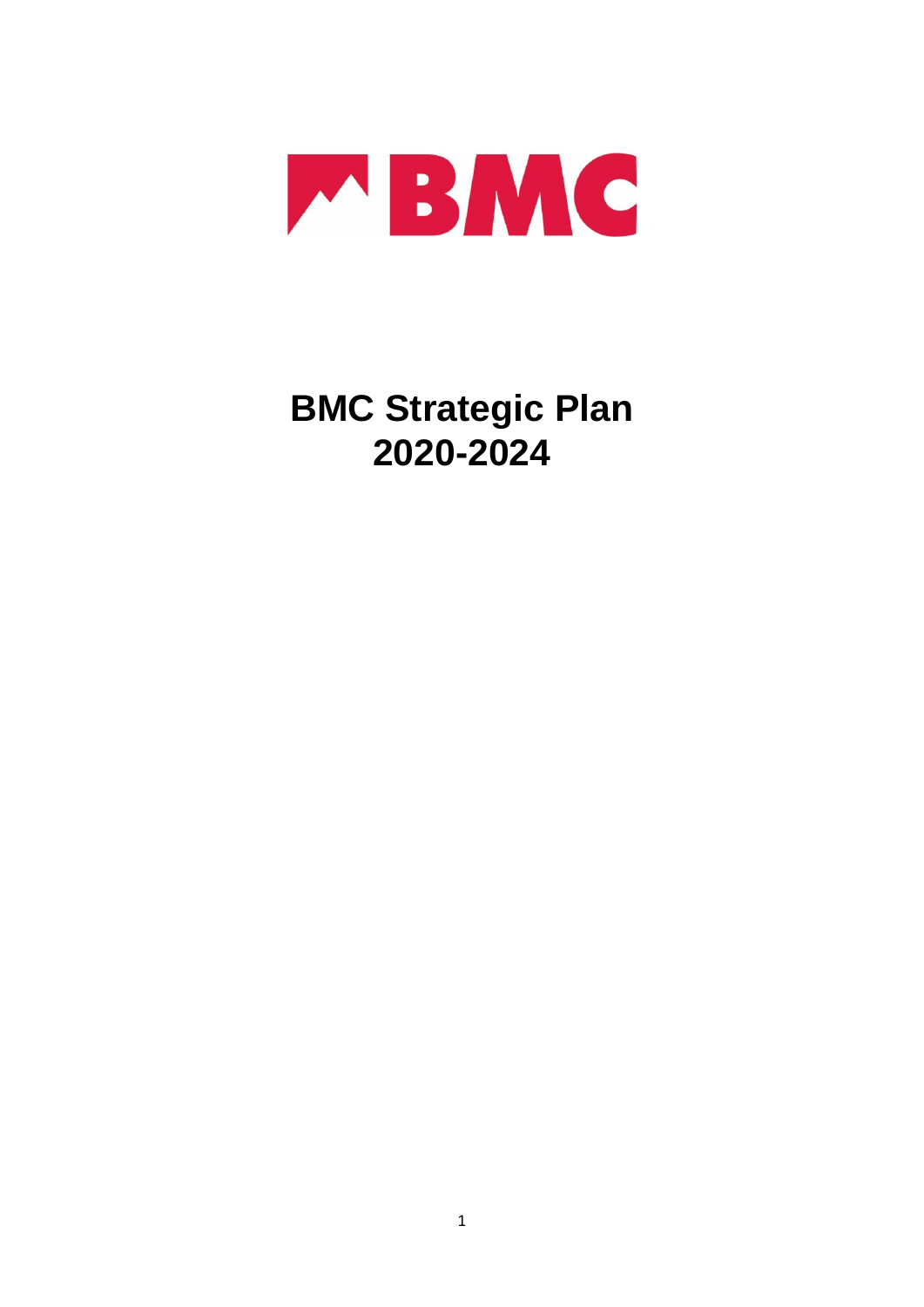| <b>CONTENTS</b>                                                                                                                                                                                                                                                                                       | Page |
|-------------------------------------------------------------------------------------------------------------------------------------------------------------------------------------------------------------------------------------------------------------------------------------------------------|------|
| 1. Vision                                                                                                                                                                                                                                                                                             | 3    |
| 2. Purpose                                                                                                                                                                                                                                                                                            | 3    |
| 3. Values                                                                                                                                                                                                                                                                                             | 3    |
| 4. Strategic Themes<br>a. Access, conservation & environmental sustainability<br>b. Membership engagement, services & support<br>c. Education, inspiration & skills<br>d. Organisational development & sector leadership<br>e. GB Climbing - competitions, talented athletes & the GB Teams           | 4    |
| <b>5. Foundation Activities</b><br>a. People: staff, volunteers & members<br>b. Money: financial management & business development<br>c. Communications & member insight: IT, database & online<br>d. Governance: systems, procedures & standards<br>e. Collaboration: clubs, partners & stakeholders | 8    |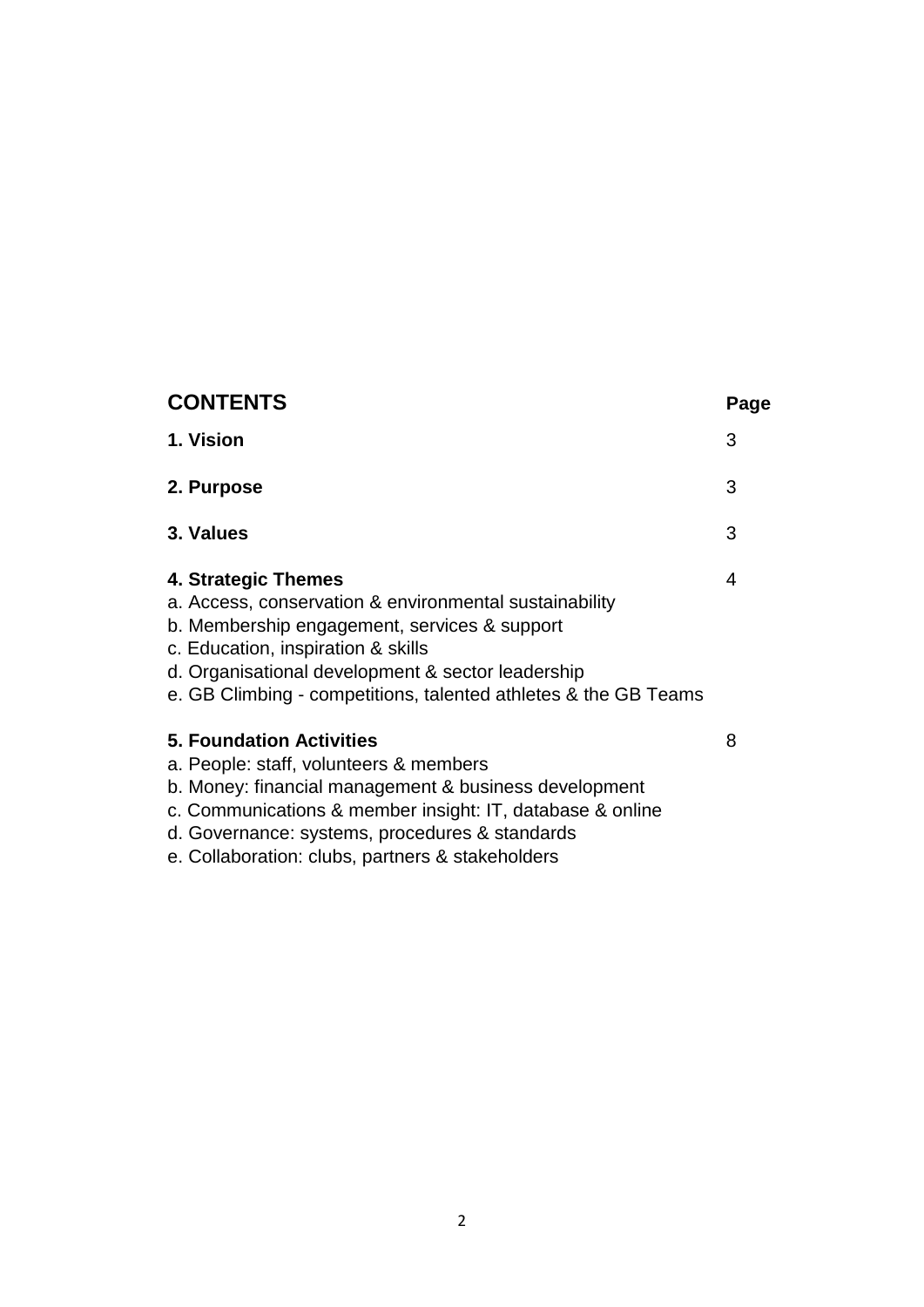# **1. Vision**

*To create a better future for climbers, hill walkers and mountaineers.*

# **2. Purpose**

*To represent the interests of climbers, hill walkers and mountaineers and inspire all generations.*

# **3. Values**

#### **Community**

*We are the voice for our diverse community of climbers, hill walkers and mountaineers.*

## **Adventure**

*We believe in the freedom to challenge ourselves, taking personal responsibility for the risks.*

#### **Sustainability**

*We protect our crags and mountains, campaign for improved access and promote environmental sustainability.*

#### **Aspiration**

*We help people improve their skills, confidence and achieve personal ambitions.*

#### **Respect**

*We celebrate the rich variety of British climbing, hill walking and mountaineering; we build inclusive relationships and respect each other.*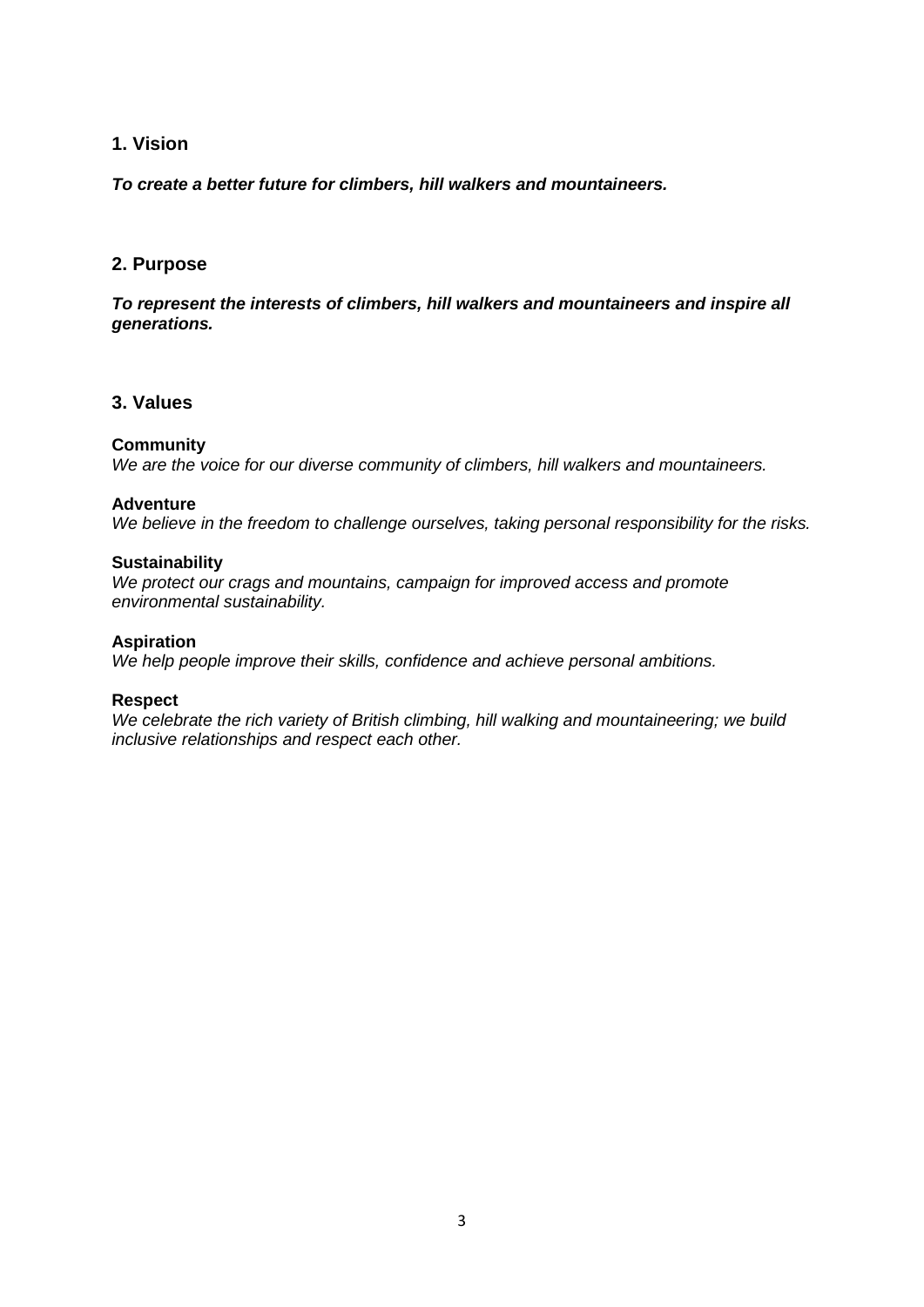# **4. Strategic Themes**

# **a. Access, conservation & environmental sustainability**

*Promoting the freedoms, rights and responsibilities of climbers & hill walkers – influencing legislation and policy across England & Wales – campaigning on climate change, access & environmental issues.*

- **Access negotiation & campaigns:** Work with land owners and conservation bodies to secure and improve access to climbing and hill walking areas across England & Wales; promote public access to hills, mountains and open country and campaign against inappropriate developments.
- **Legislation & policy:** Engage with government departments, politicians and key stakeholders to promote the interests of climbers and hill walkers providing technical input on policy issues and key consultation documents; support access work in Scotland and internationally as appropriate.
- **Climate emergency & sustainability:** Engage with members, partners and stakeholders to increase understanding of impacts of climate change on the uplands; develop initiatives to reduce our contribution to climate change, plastics waste and unsustainable resource use.
- **Conservation & behavioural change:** Promote environmental conservation and good practice across the organisation; raise awareness of the importance of responsible behaviour in the outdoors amongst members and the wider outdoor community.
- **Fund raising & landscape protection:** Develop the BMC Access & Conservation Trust as a mechanism for funding access and environmental projects and campaigns; develop the next phase of Mend our Mountains.
- **Volunteer support:** Increase levels of direct support for volunteers engaged with the BMC's access, conservation and environmental work at local and national levels.
- **BMC land & properties:** Manage our land for the benefit of climbers and hill walkers, as well as the environment, and advise on potential future acquisitions.

# **Measures**

- Amount of funds raised and distributed by ACT.
- Fast, clear and articulate responses to government consultations and policy announcements.
- Number of active volunteers engaged at local and national levels.
- Increased active membership of the All-Party Parliamentary Group for Mountaineering.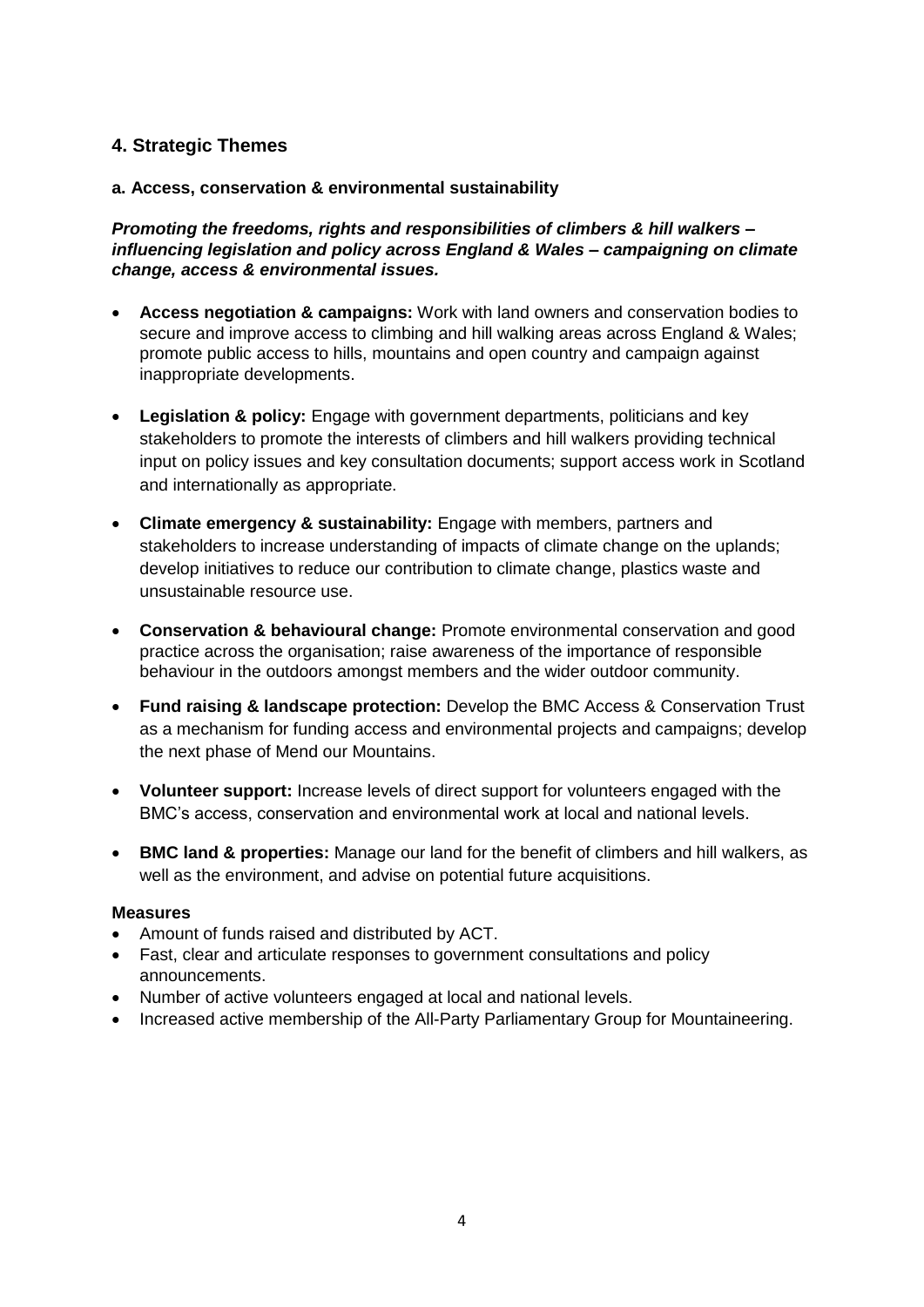## **b. Membership engagement, services & support**

# *Exceptional support for clubs & individuals – new opportunities for members to engage with the BMC – modern membership package*

- **Engagement & interaction:** Implement new and innovative digital and practical measures to enable club and individual members to better engage with, and influence, the BMC at a local and national level.
- **Membership benefits:** Develop and improve the membership package (insurance products, discounts); promote the broader social, health and well-being benefits of BMC membership.
- **Communications:** Deliver quality online communications and resources to support and inform members and the wider outdoor community; personalise communications to members based on activity preferences.
- **BMC media:** Deliver a consistent balance of climbing, hill walking and mountaineering information in BMC online and print media; extend the reach of BMC media outputs.
- **Clubs & club members:** Provide administrative and technical support to new and existing club officials and members on their membership of the BMC.
- **Under-represented groups:** Promote our work to those under-represented in the membership i.e. young people, women, people with health conditions or impairments, LBGTQ and BAME; remove barriers and reach out to broader groups / social networks of climbers and hill walkers.
- **18-26 year olds:** Roll-out a new membership package with strands specifically tailored towards indoor climbers and hill walkers.

#### **Measures**

- Membership statistics growth of targeted segments, take-up of digital membership, income.
- Membership satisfaction and renewal rates.
- Levels of engagement at local and national level.
- BMC reach in social media and national media.

# **c. Education, inspiration & skills**

# *Inspiring and informing new and existing climbers & hill walkers – providing opportunities for indoor climbers to progress within the sport – supporting students and clubs – delivering events to help people develop their interest in climbing and hill walking.*

- **Media & resources:** Create quality educational materials promoting skills, good practice and safety; develop our video resources and communicate new materials to members using all relevant media and social media channels.
- **Supporting clubs:** Offer training opportunities for club members, officials and other informal groups / social networks to encourage the recruitment and retention of members.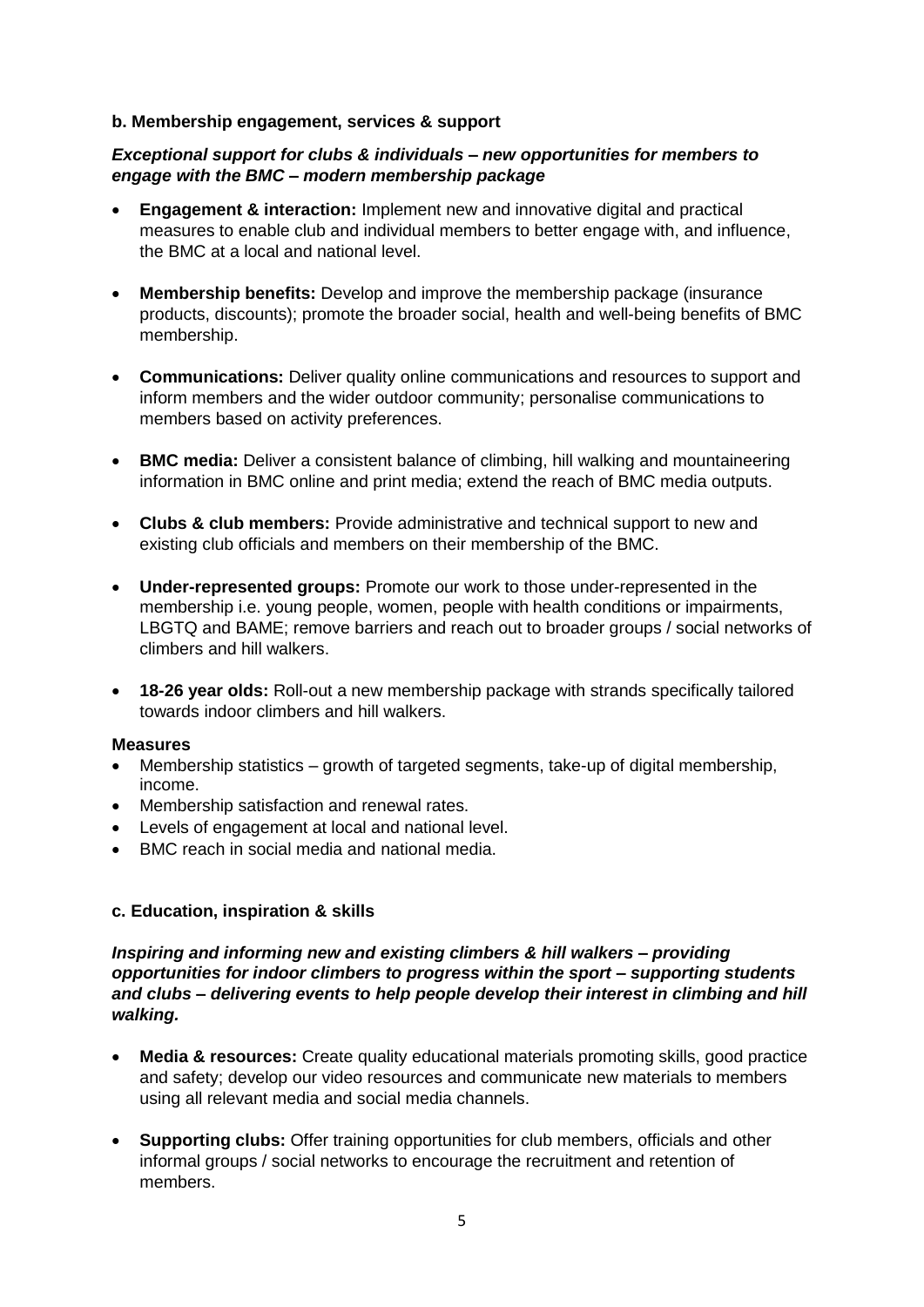- **Alpinists, mountaineers and adventurous hill walkers:** Support events and provide information resources and training opportunities for new and existing participants.
- **Indoor climbers:** Provide resources, events and training opportunities for indoor climbers of all levels of skill and aspiration.
- **Activities & events:** Offer a program of engaging local and national events to promote skills, learning and self-confidence in climbing and hill walking – all with discounts for BMC members.
- **Partnerships:** Work with delivery partners Mountain Training, Plas y Brenin, Association of British Climbing Walls (ABC) and ABC Training Trust to develop and promote training opportunities for climbers, hill walkers and mountaineers.

## **Measures**

- Number, quality and range of training opportunities, activities and events delivered per year.
- Quality of events based on member satisfaction reported in post event feedback forms.
- Views of BMC online articles and videos.
- Total BMC social media following

## **d. Organisational development & sector leadership**

# *Promoting the BMC as a focus point for climbers, hill walkers & mountaineers – representing members views to government across England and Wales – promoting the ethics and values of British climbing, hill walking and mountaineering*

- **National influence:** Represent the interests of members and partners to government, land owners and others with an interest in our activities in England and Wales; campaign on safety, environmental and technical matters; increase the BMC's visibility across the membership.
- **National & international collaboration:** Encourage and enable our partners and UK based mountaineering councils to actively engage with the BMC and contribute to the development of climbing and hill walking activities; contribute directly to the work of the UIAA, IFSC and EUMA.
- **Wales:** Set up a committee of the Board to steer the BMC's activities, engagement and policy work in Wales as well as concluding the review of options for future governance arrangements for the BMC in Wales.
- **BMC charities:** Develop and promote the BMC's three charitable trusts Access & Conservation Trust, Mountain Heritage Trust & Land & Property Trust.
- **Ethics & values:** Promote the values of the BMC and the rich history and ethics of British climbing and mountaineering; promote the work of the Mountain Heritage Trust.
- **Technical & safety advice:** Work with the UIAA Safety Commission and EN Standards Group to develop mountaineering equipment standards. Work with Mountain Training,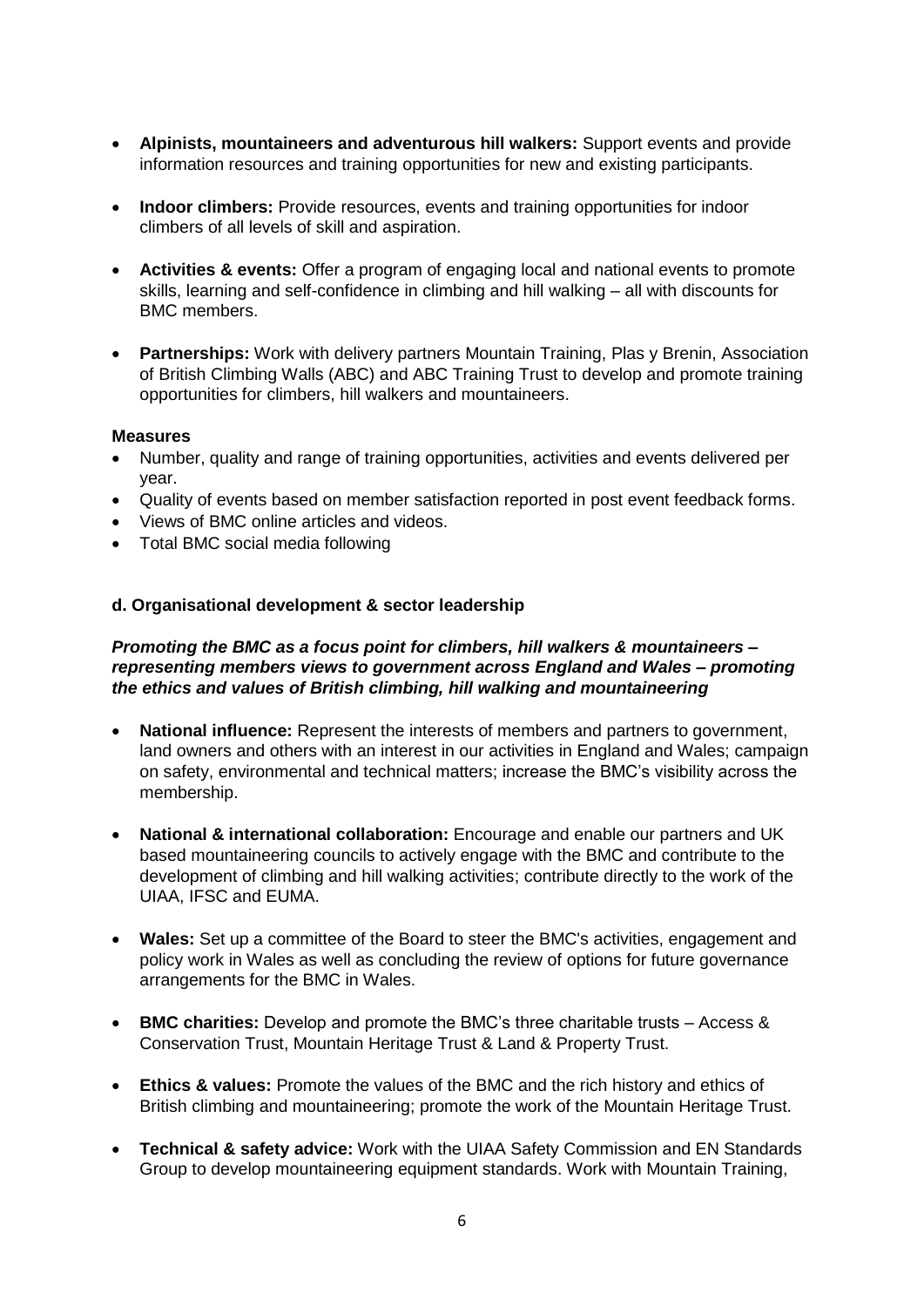Plas y Brenin, the ABC and manufacturers to produce clear safety advice for climbers and hill walkers.

# **Measures**

- Number of successful campaigns initiated; reach and level of engagement.
- Partner engagement and satisfaction; number of new organisations partnering with the BMC.
- Levels of government funding and commercial sponsorship secured.

# **e. GB Climbing - competitions, talented athletes & the GB Teams**

*New structure to fulfil the BMC's role as National Governing Body for competitions – running high quality events for climbers & para climbers – supporting talented athletes – partnership working with the ABC and climbing walls sector – celebrating the Olympics*

- **GB Climbing:** Restructure and launch GB Climbing as a new internal business unit to run competition climbing and associated activities.
- **Events:** Run exceptional national competition events for climbers, para climbers and young people in partnership with indoor climbing walls and sponsors, with all participants being BMC members.
- **GB Teams:** Support the GB Climbing Team, the GB Para Climbing Team, skimountaineering and ice climbing competitors and the GB National Development Squad encouraging high performance and success.
- **Talented athletes:** Develop and rollout an effective talent development pathway and Long-Term Athlete Development programme; support facility providers across England and Wales.
- **Governance:** Implement policies and procedures to ensure high standards of operation across competition climbing, to include athlete well-being, safeguarding and team selection.
- **Olympics & World Cup:** Support aspirations for Tokyo 2020, international para climbing events and an application to the IFSC to stage the 2025 Climbing World Cup in the UK.

# **Measures**

- Numbers of entrants to competitions and finalists in European and International events.
- Sponsorship raised for the competitions programme.
- Podium places achieved.
- GB Climbing social media following.
- Satisfaction levels amongst volunteers, competitors and facility providers.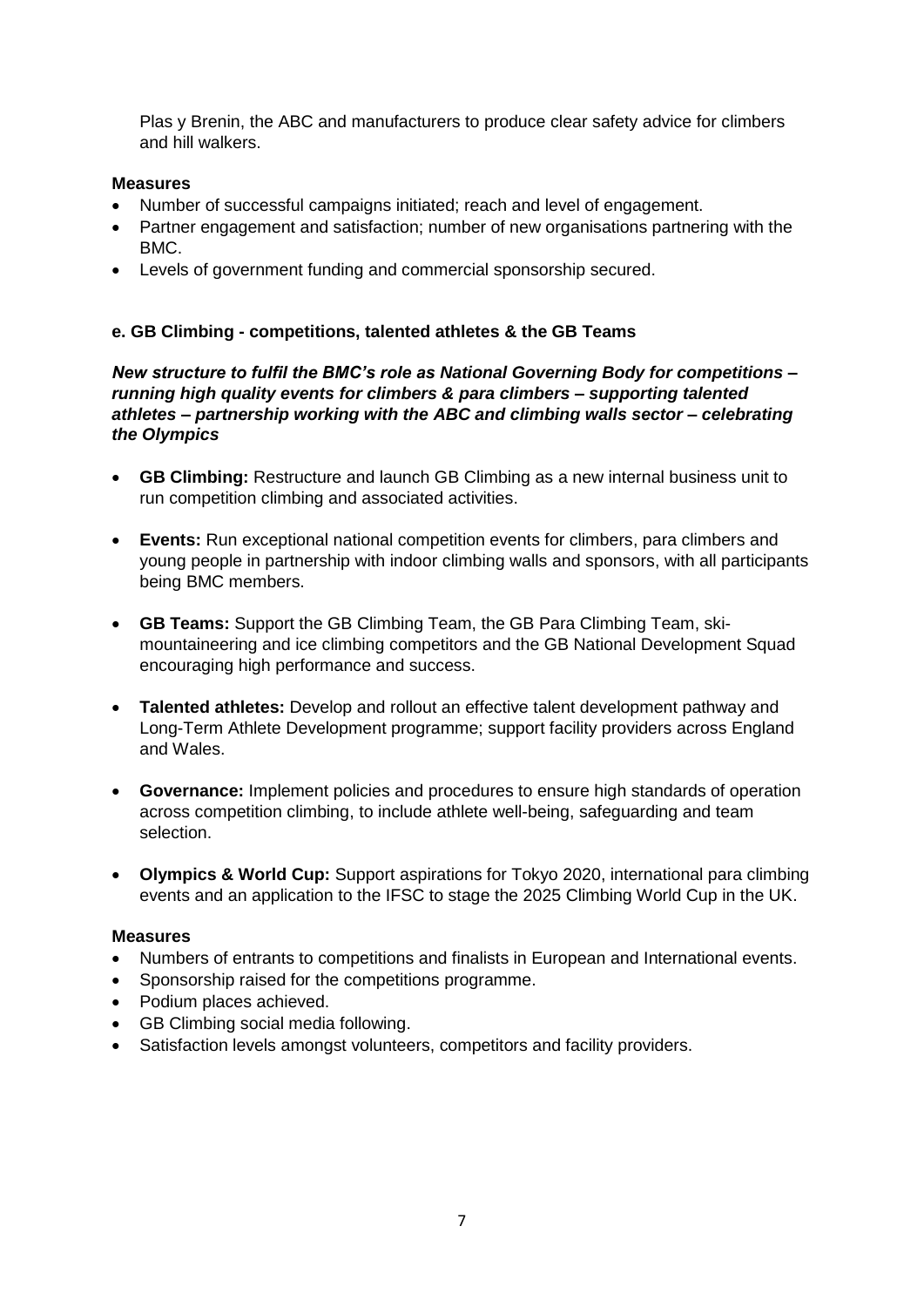# **5. Foundation Activities**

# **a. People: staff, volunteers & members**

# *Quality staff focused on providing quality services for members – well supported volunteers with a clear understanding of purpose, roles & expectations – exceptional services for members*

- **Staff & office:** Ensure the BMC workforce (staff & volunteers) is structured to best meet the needs of the organisation, with clear line management and performance evaluation within a climate of continuous learning.
- **Recognition & well-being:** Embed a motivating culture of recognition and reward for staff and volunteers and support the mental and physical well-being of all those involved with the organisation.
- **Satisfaction surveys:** Conduct annual surveys of staff, volunteers and members to identify measures to improve organisational efficiencies and services to members.
- **Volunteer strategy:** Roll-out a strategy to improve the recruitment, retention and reward of volunteers; promote the contribution of BMC volunteers, encourage diversity and put in place new measures to improve the way the BMC supports volunteers.
- **Induction & training:** Create a Volunteer Handbook detailing a Code of Practice, role descriptions and expectations; provide mentoring and training for volunteers; promote volunteer opportunities on the BMC website.

# **b. Money: financial management & business development**

# *Prudent financial management – increased focus on business development*

- **Budgeting & financial control:** Introduce a new budget planning process to align finance with strategic priorities; monitor expenditure and budget variances for review by senior staff, the Finance & Audit Committee (FAC) and Board.
- **Commercial development:** Develop new income streams and mutually beneficial relationships to support specific work programmes and enable the BMC to become more self-sufficient.
- **Management information:** Improve the format, content and presentation of financial information for reporting to internal committees.
- **Cash flow & reserves:** Monitor cash flow to ensure sufficient working capital to service the BMC's needs; monitor and adjust reserves in light of expenditure and report divergences to the Board.
- **Audit function:** Further develop the role of the FAC to encompass a wider audit function.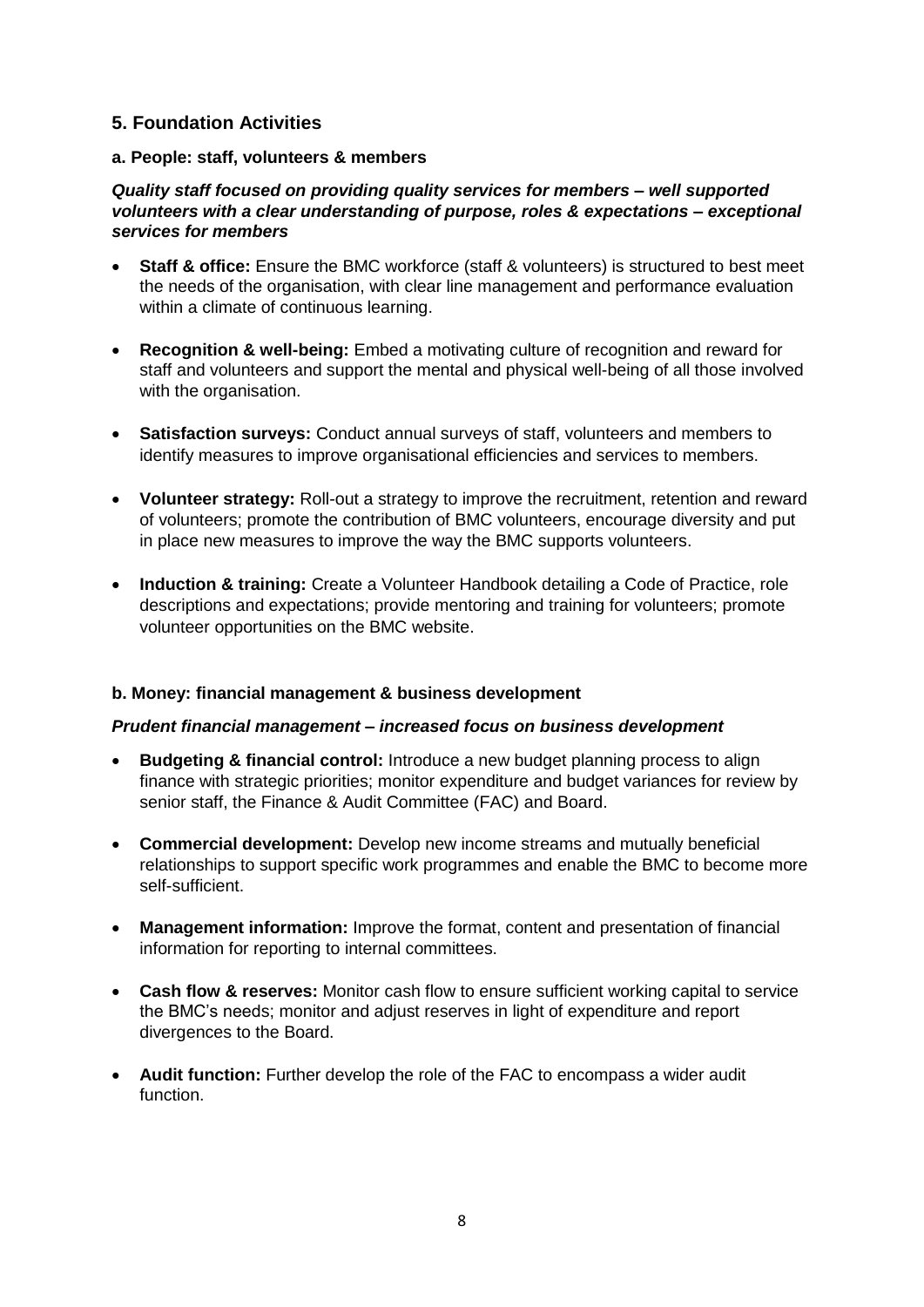# **c. Communications & member insight: IT, database & online**

# *Digital strategy & transformation programme – improved engagement with members – high standards of member data security*

- **Digital transformation:** Roll out a digital transformation programme using the latest technology, leading with a strategy of video and mobile first; introduce a new online module and booking system for BMC events
- **Digital & CRM strategy:** Invest in a new digital and CRM strategy to move from segmented membership communications to individually personalised communications, using the latest technologies.
- **Member engagement:** Deploy appropriate technology to improve communication and facilitate local and national engagement with members.
- **New member recruitment:** Deploy appropriate marketing technology to engage with potential new members.
- **Data security:** Ensure GDPR compliance and the highest standards of care for member data.
- **Insight:** Develop the BMC's capability to make optimal use of datasets, using this data and insight to make data-based decisions to improve the delivery of services to members.

# **d. Governance: systems, procedures & standards**

# *Robust governance fit for the future – transparency and clarity for members, partners & stakeholders – data security*

- **Corporate structure:** Support the BMC and its subsidiaries by monitoring and maintaining best governance practice as promoted by Sport England, UK Sport, the SRA and other applicable bodies; apply this in the most appropriate way for the BMC.
- **Constitution:** Enable an effective Board and AGMs by clearly interpreting, developing and implementing practices and processes as set out in the articles of association; review the articles on no less than a three-yearly basis.
- **Compliance:** Develop and maintain a system to track compliance with all statutes, regulations and codes of governance applicable to the BMC.
- **Organisational development:** Evaluate the outstanding recommendations of the Organisational Review Group and support the Organisational Development Group in the implementation of new systems, structures and working practices.
- **GDPR:** Ensure compliance with data protection regulations, using members' information properly and fairly to build trust whilst recognising members' rights to have control over their own identity.
- **Competitions:** Support the development of competition climbing with appropriate governance and adherence to regulations and policies as required; ensure compliance